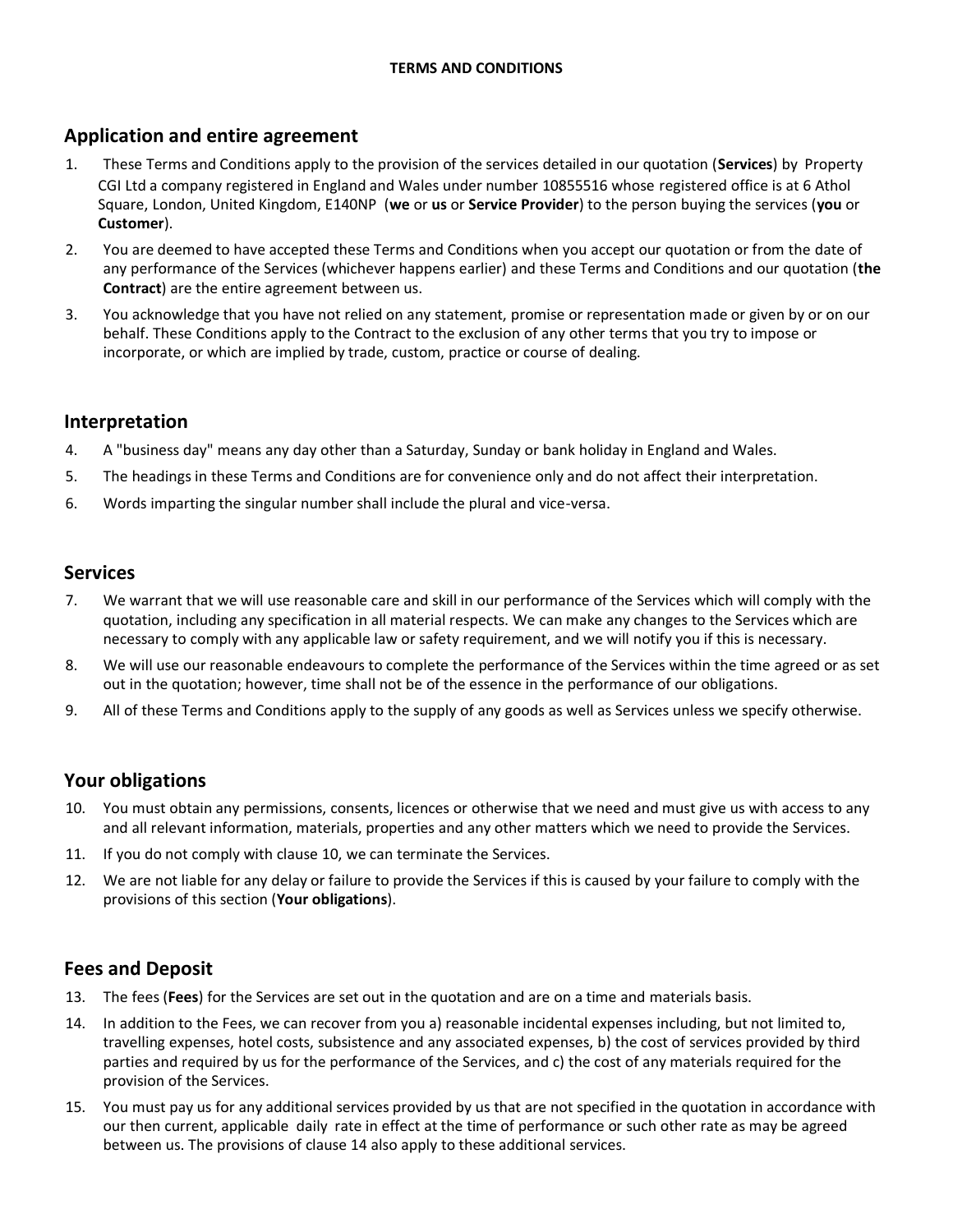- 16. The Fees are exclusive of any applicable VAT and other taxes or levies which are imposed or charged by any competent authority.
- 17. You must pay a deposit ("Deposit") as detailed in the quotation at the time of accepting the quotation.
- 18. If you do not pay the Deposit to us according to the clause above, we can either withhold provision of the Services until the Deposit is received or can terminate under the clause below (**Termination**).
- 19. The Deposit is non-refundable unless we fail to provide the Services and are at fault for such failure (where the failure is not our fault, no refund will be made).

### **Cancellation and amendment**

- 20. We can withdraw, cancel or amend a quotation if it has not been accepted by you, or if the Services have not started, within a period of 1 day from the date of the quotation, (unless the quotation has been withdrawn).
- 21. Either we or you can cancel an order for any reason prior to your acceptance (or rejection) of the quotation.
- 22. If you want to amend any details of the Services you must tell us in writing as soon as possible. We will use reasonable endeavours to make any required changes and additional costs will be included in the Fees and invoiced to you.
- 23. If, due to circumstances beyond our control, including those set out in the clause below (**Circumstances beyond a party's control**), we have to make any change in the Services or how they are provided, we will notify you immediately. We will use reasonable endeavours to keep any such changes to a minimum.

#### **Payment**

- 24. We will invoice you for payment of the Fees either:
	- a. when we have completed the Services; or
	- b. on the invoice dates set out in the quotation.
- 25. You must pay the Fees due within 30 days of the date of our invoice or otherwise in accordance with any credit terms agreed between us.
- 26. Time for payment shall be of the essence of the Contract.
- 27. Without limiting any other right or remedy we have for statutory interest, if you do not pay within the period set out above, we will charge you interest at the rate of 8% per annum above the base lending rate of the Bank of England from time to time on the amount outstanding until payment is received in full. An administration fee will be applicable.
- 28. All payments due under these Terms and Conditions must be made in full without any deduction or withholding except as required by law and neither of us can assert any credit, set-off or counterclaim against the other in order to justify withholding payment of any such amount in whole or in part.
- 29. If you do not pay within the period set out above, we can suspend any further provision of the Services and cancel any future services which have been ordered by, or otherwise arranged with, you.
- 30. Receipts for payment will be issued by us only at your request.
- 31. All payments must be made in British Pounds unless otherwise agreed in writing between us.

### **Sub-Contracting and assignment**

- 32. We can at any time assign, transfer, charge, subcontract or deal in any other manner with all or any of our rights under these Terms and Conditions and can subcontract or delegate in any manner any or all of our obligations to any third party.
- 33. You must not, without our prior written consent, assign, transfer, charge, subcontract or deal in any other manner with all or any of your rights or obligations under these Terms and Conditions.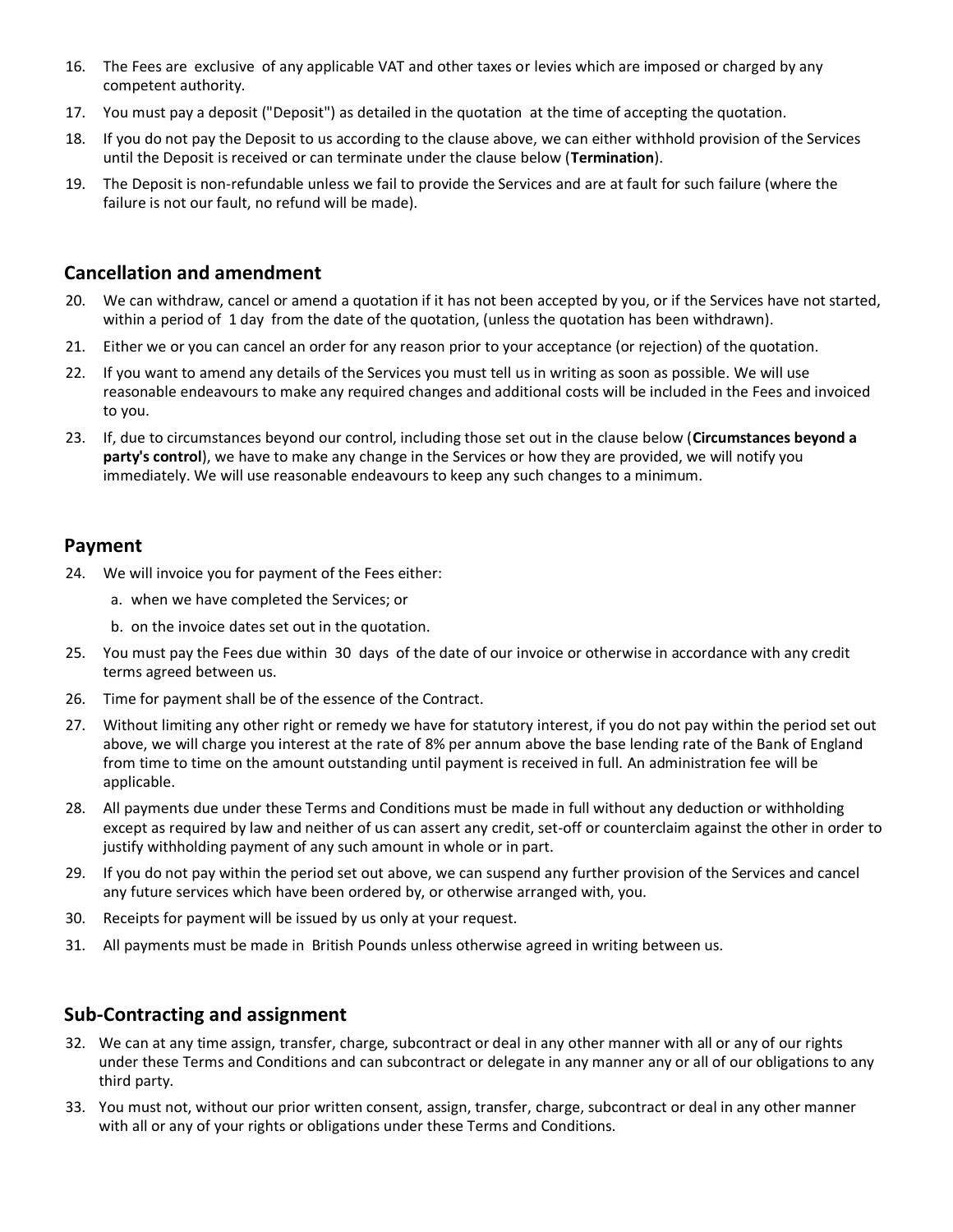# **Termination**

- 34. We can terminate the provision of the Services immediately if you:
	- a. commit a material breach of your obligations under these Terms and Conditions; or
	- b. fail to make pay any amount due under the Contract on the due date for payment; or
	- c. are or become or, in our reasonable opinion, are about to become, the subject of a bankruptcy order or take advantage of any other statutory provision for the relief of insolvent debtor; or
	- d. enter into a voluntary arrangement under Part 1 of the Insolvency Act 1986, or any other scheme or arrangement is made with its creditors; or
	- e. convene any meeting of your creditors, enter into voluntary or compulsory liquidation, have a receiver, manager, administrator or administrative receiver appointed in respect of your assets or undertakings or any part of them, any documents are filed with the court for the appointment of an administrator in respect of you, notice of intention to appoint an administrator is given by you or any of your directors or by a qualifying floating charge holder (as defined in para. 14 of Schedule B1 of the Insolvency Act 1986), a resolution is passed or petition presented to any court for your winding up or for the granting of an administration order in respect of you, or any proceedings are commenced relating to your insolvency or possible insolvency.

### **Intellectual property**

35. We reserve all copyright and any other intellectual property rights which may subsist in any goods supplied in connection with the provision of the Services. We reserve the right to take any appropriate action to restrain or prevent the infringement of such intellectual property rights.

### **Liability and indemnity**

- 36. Our liability under these Terms and Conditions, and in breach of statutory duty, and in tort or misrepresentation or otherwise, shall be limited as set out in this section.
- 37. The total amount of our liability is limited to the total amount of Fees payable by you under the Contract.
- 38. We are not liable (whether caused by our employees, agents or otherwise) in connection with our provision of the Services or the performance of any of our other obligations under these Terms and Conditions or the quotation for:
	- a. any indirect, special or consequential loss, damage, costs, or expenses or;
	- b. any loss of profits; loss of anticipated profits; loss of business; loss of data; loss of reputation or goodwill; business interruption; or, other third party claims; or
	- c. any failure to perform any of our obligations if such delay or failure is due to any cause beyond our reasonable control; or
	- d. any losses caused directly or indirectly by any failure or your breach in relation to your obligations; or
	- e. any losses arising directly or indirectly from the choice of Services and how they will meet your requirements or your use of the Services or any goods supplied in connection with the Services.
- 39. You must indemnify us against all damages, costs, claims and expenses suffered by us arising from any loss or damage to any equipment (including that belonging to third parties) caused by you or your agents or employees.
- 40. Nothing in these Terms and Conditions shall limit or exclude our liability for death or personal injury caused by our negligence, or for any fraudulent misrepresentation, or for any other matters for which it would be unlawful to exclude or limit liability.

# **Data Protection**

41. When supplying the Services to the Customer, the Service Provider may gain access to and/or acquire the ability to transfer, store or process personal data of employees of the Customer.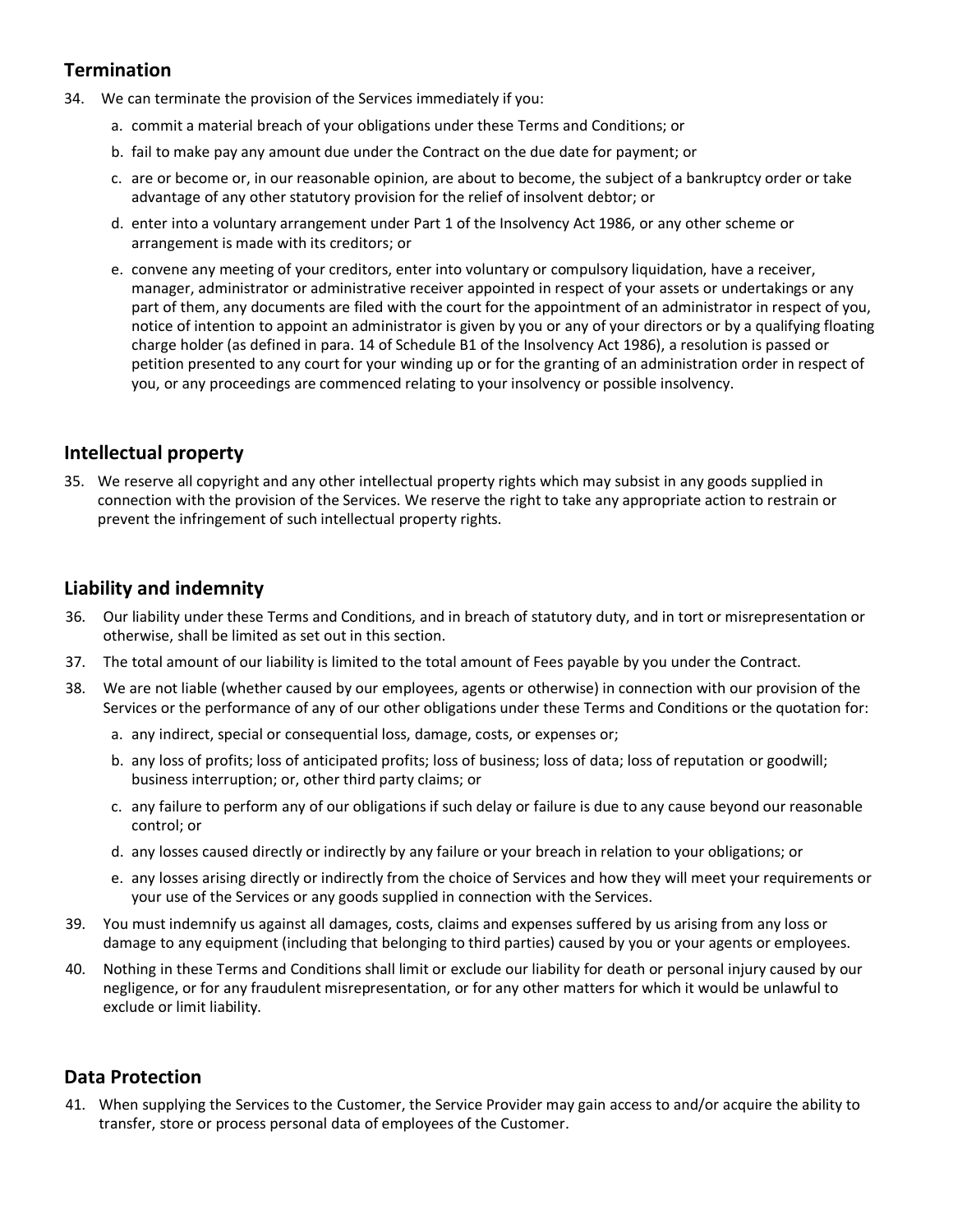- 42. The parties agree that where such processing of personal data takes place, the Customer shall be the 'data controller' and the Service Provider shall be the 'data processor' as defined in the General Data Protection Regulation (**GDPR**) as may be amended, extended and/or re-enacted from time to time.
- 43. For the avoidance of doubt, 'Personal Data', 'Processing', 'Data Controller', 'Data Processor' and 'Data Subject' shall have the same meaning as in the GDPR.
- 44. The Service Provider shall only Process Personal Data to the extent reasonably required to enable it to supply the Services as mentioned in these terms and conditions or as requested by and agreed with the Customer, shall not retain any Personal Data longer than necessary for the Processing and refrain from Processing any Personal Data for its own or for any third party's purposes.
- 45. The Service Provider shall not disclose Personal Data to any third parties other than employees, directors, agents, subcontractors or advisors on a strict 'need-to-know' basis and only under the same (or more extensive) conditions as set out in these terms and conditions or to the extent required by applicable legislation and/or regulations.
- 46. The Service Provider shall implement and maintain technical and organisational security measures as are required to protect Personal Data Processed by the Service Provider on behalf of the Customer.
- 47. Further information about the Service Provider's approach to data protection are specified in its Data Protection Policy, which can be found on our website. For any enquiries or complaints regarding data privacy, you can contact our Data Protection Officer at the following e-mail address: shannon@propertycgiltd.com.

#### **Circumstances beyond a party's control**

48. Neither of us is liable for any failure or delay in performing our obligations where such failure or delay results from any cause that is beyond the reasonable control of that party. Such causes include, but are not limited to: industrial action, civil unrest, fire, flood, storms, earthquakes, acts of terrorism, acts of war, governmental action or any other event that is beyond the control of the party in question. If the delay continues for a period of 90 days, either of us may terminate or cancel the Services to be carried out under these Terms and Conditions.

#### **Communications**

- 49. All notices under these Terms and Conditions must be in writing and signed by, or on behalf of, the party giving notice (or a duly authorised officer of that party).
- 50. Notices shall be deemed to have been duly given:
	- a. when delivered, if delivered by courier or other messenger (including registered mail) during the normal business hours of the recipient;
	- b. when sent, if transmitted by fax or email and a successful transmission report or return receipt is generated;
	- c. on the fifth business day following mailing, if mailed by national ordinary mail; or
	- d. on the tenth business day following mailing, if mailed by airmail.
- 51. All notices under these Terms and Conditions must be addressed to the most recent address, email address or fax number notified to the other party.

#### **No waiver**

52. No delay, act or omission by a party in exercising any right or remedy will be deemed a waiver of that, or any other, right or remedy nor stop further exercise of any other right, or remedy.

#### **Severance**

53. If one or more of these Terms and Conditions is found to be unlawful, invalid or otherwise unenforceable, that / those provisions will be deemed severed from the remainder of these Terms and Conditions (which will remain valid and enforceable).